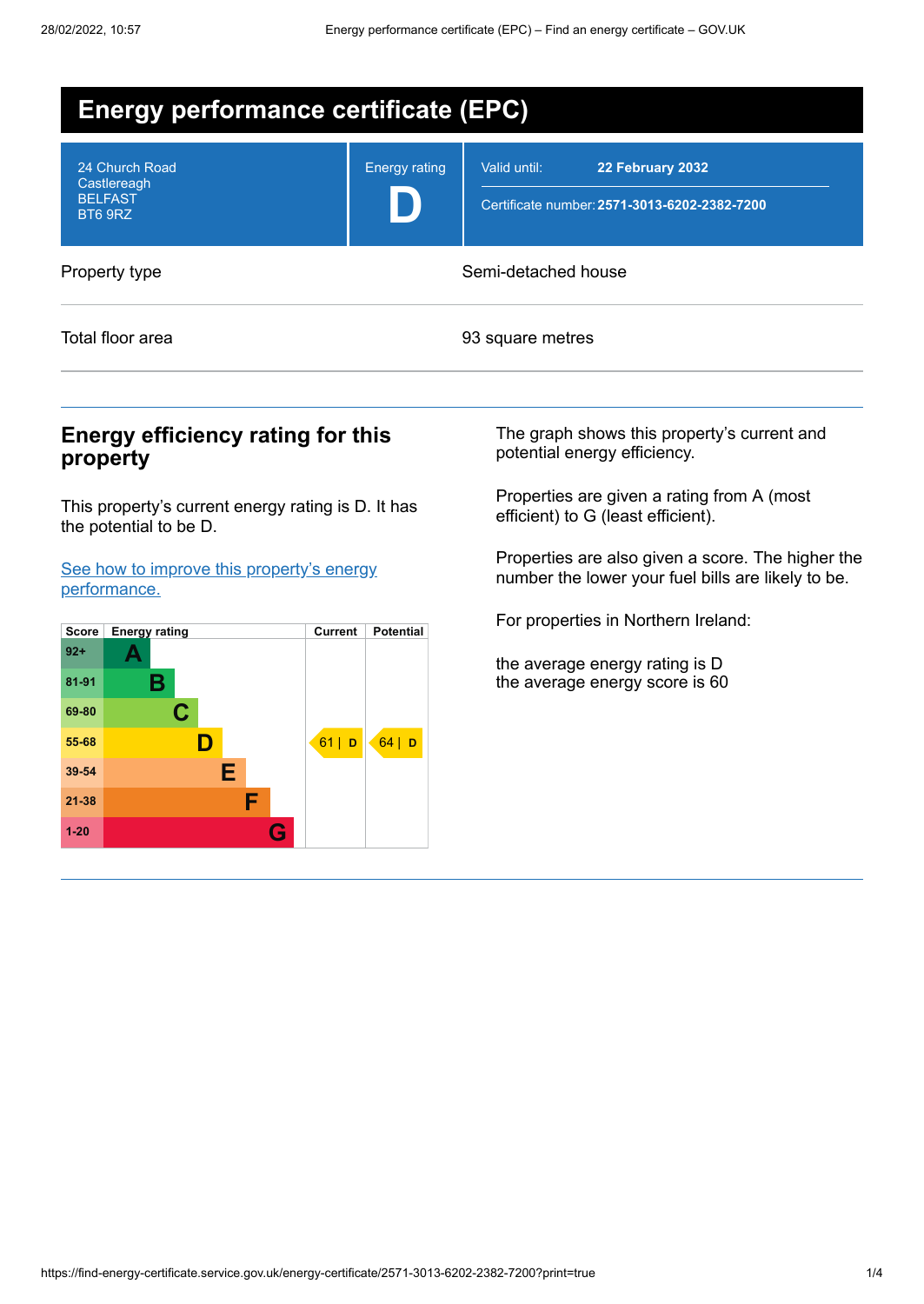# **Breakdown of property's energy performance**

This section shows the energy performance for features of this property. The assessment does not consider the condition of a feature and how well it is working.

Each feature is assessed as one of the following:

- very good (most efficient)
- good
- average
- poor
- very poor (least efficient)

When the description says "assumed", it means that the feature could not be inspected and an assumption has been made based on the property's age and type.

| <b>Feature</b>       | <b>Description</b>                       | Rating    |
|----------------------|------------------------------------------|-----------|
| Wall                 | Cavity wall, filled cavity               | Average   |
| Roof                 | Pitched, 100 mm loft insulation          | Average   |
| Roof                 | Flat, insulated (assumed)                | Average   |
| Window               | Fully double glazed                      | Average   |
| Main heating         | Boiler and radiators, mains gas          | Good      |
| Main heating control | Programmer and room thermostat           | Average   |
| Hot water            | From main system                         | Good      |
| Lighting             | Low energy lighting in all fixed outlets | Very good |
| Floor                | Solid, no insulation (assumed)           | N/A       |
| Secondary heating    | Room heaters, mains gas                  | N/A       |

### **Primary energy use**

The primary energy use for this property per year is 280 kilowatt hours per square metre (kWh/m2).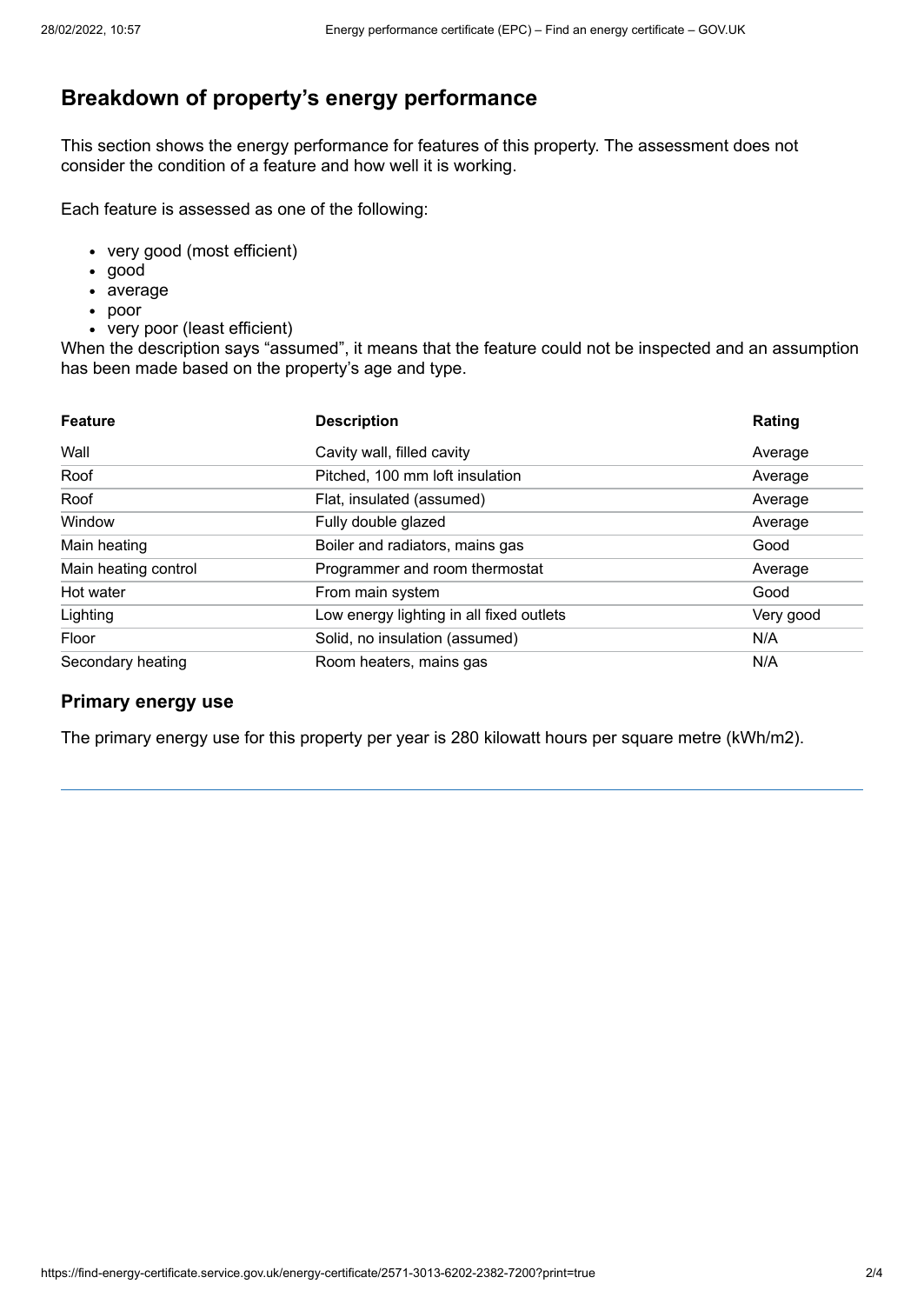| <b>Environmental impact of this</b><br>property                                                        |                 | This property produces                                                                                                                        | 4.6 tonnes of CO2 |
|--------------------------------------------------------------------------------------------------------|-----------------|-----------------------------------------------------------------------------------------------------------------------------------------------|-------------------|
| This property's current environmental impact<br>rating is E. It has the potential to be D.             |                 | This property's potential<br>production                                                                                                       | 4.2 tonnes of CO2 |
| Properties are rated in a scale from A to G<br>based on how much carbon dioxide (CO2) they<br>produce. |                 | By making the recommended changes, you<br>could reduce this property's CO2 emissions by<br>0.4 tonnes per year. This will help to protect the |                   |
| Properties with an A rating produce less CO2                                                           |                 | environment.                                                                                                                                  |                   |
| than G rated properties.                                                                               |                 | Environmental impact ratings are based on<br>assumptions about average occupancy and                                                          |                   |
| An average household<br>produces                                                                       | 6 tonnes of CO2 | energy use. They may not reflect how energy is<br>consumed by the people living at the property.                                              |                   |
|                                                                                                        |                 |                                                                                                                                               |                   |

# <span id="page-2-0"></span>**How to improve this property's energy performance**

Making any of the recommended changes will improve this property's energy efficiency.

If you make all of the recommended changes, this will improve the property's energy rating and score from D (61) to D (64).

| <b>Recommendation</b>                 | <b>Typical installation cost</b> | <b>Typical yearly saving</b> |
|---------------------------------------|----------------------------------|------------------------------|
| 1. Increase loft insulation to 270 mm | £100 - £350                      | f24                          |
| 2. Heating controls (TRVs)            | £350 - £450                      | £40                          |
| 3. Floor insulation (solid floor)     | £4.000 - £6.000                  | £53                          |
| 4. Solar water heating                | £4,000 - £6,000                  | £27                          |
| 5. Solar photovoltaic panels          | £3,500 - £5,500                  | £338                         |

### **Paying for energy improvements**

Find energy grants and ways to save energy in your home. [\(https://www.gov.uk/improve-energy-efficiency\)](https://www.gov.uk/improve-energy-efficiency)